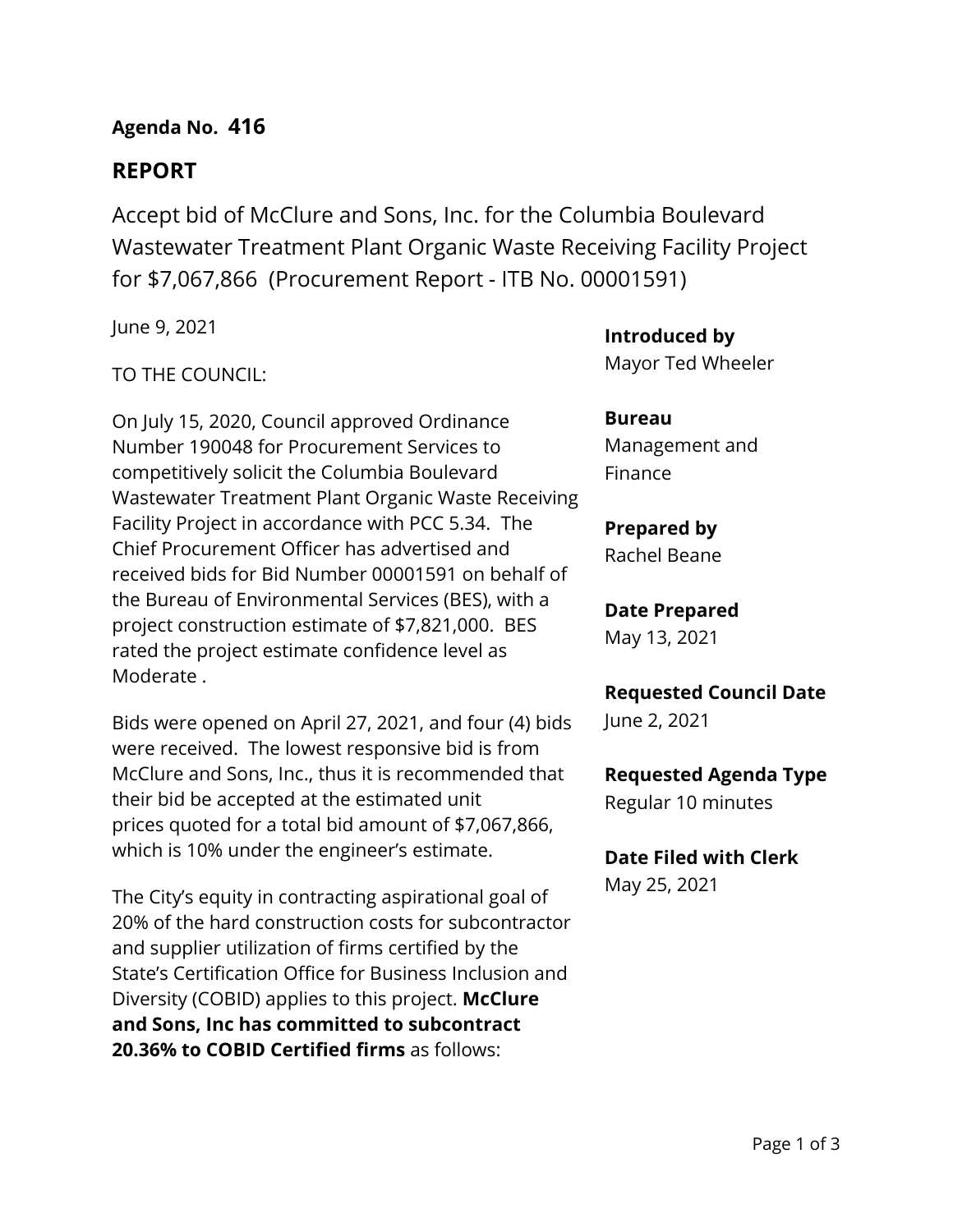| Subcontractor    | <b>Certification</b> | <b>Area of Work</b>  | Ownership[BR1]   | <b>Amount</b> |  |
|------------------|----------------------|----------------------|------------------|---------------|--|
| All City Paving, | WBE/ESB              | Caucasian/<br>Paving |                  | \$39,970      |  |
| LLC              |                      |                      | Female           |               |  |
| Boyter           |                      | Thermal              | Native American/ | \$152,166     |  |
| Brothers, LLC    | <b>MBE</b>           | Insulation           | Male             |               |  |
|                  | MBE/DBE/ESB          | Landscaping          | Hispanic/        | \$5,459       |  |
| Colors NW, Inc.  |                      |                      | Male             |               |  |
| M2 Integration   |                      |                      | Caucasian/       | \$1,222,854   |  |
| <b>LLC</b>       | <b>ESB</b>           | Electrical           | Male             |               |  |
| S&F Land         |                      | Survey               | Caucasian/       |               |  |
| Services, LLC    | <b>ESB</b>           |                      | Male             | \$18,700      |  |
| <b>Total</b>     | \$1,439,149          |                      |                  |               |  |

McClure and Sons, Inc. acting as the prime contractor intends to self-perform 65.4% of the work and to contract 14.24% to the following non-certified firm:

| Subcontractor                           | <b>Area of Work</b>  | <b>Amount</b> |  |
|-----------------------------------------|----------------------|---------------|--|
| CSI Industries, Inc.                    | Tanks                | \$856,132.00  |  |
| Purcell P&C, LLC dba Purcell Painting & |                      | \$150,433.00  |  |
| Coatings                                | Painting and Coating |               |  |
| <b>Total</b>                            | \$1,006,565          |               |  |

McClure and Sons, Inc. is located in Mill Creek, Washington, and is not a State COBID Certified Contractor. They have a current City of Portland Business Tax Registration and are in full compliance with all of the City's contracting requirements.

Funding for the Project is available in the Sewer System Operating Fund, FY 2020 Budget, Bureau of Environmental Services, WBS E10804.

It is recommended that a Performance Bond and Payment Bond each at 100% of the contract amount be furnished by the Contractor. Further, it is also recommended that a two (2) year Maintenance/Warranty Bond for 20% of the final contract amount be furnished by the Contractor before final payment is released.

The bid sureties of the remaining bidders should be returned immediately in compliance with Section 5.34.410D of the City Code.

Procurement Services recommends that Council accept this Report and authorize the Chief Procurement Officer to execute the contract with McClure and Sons, Inc.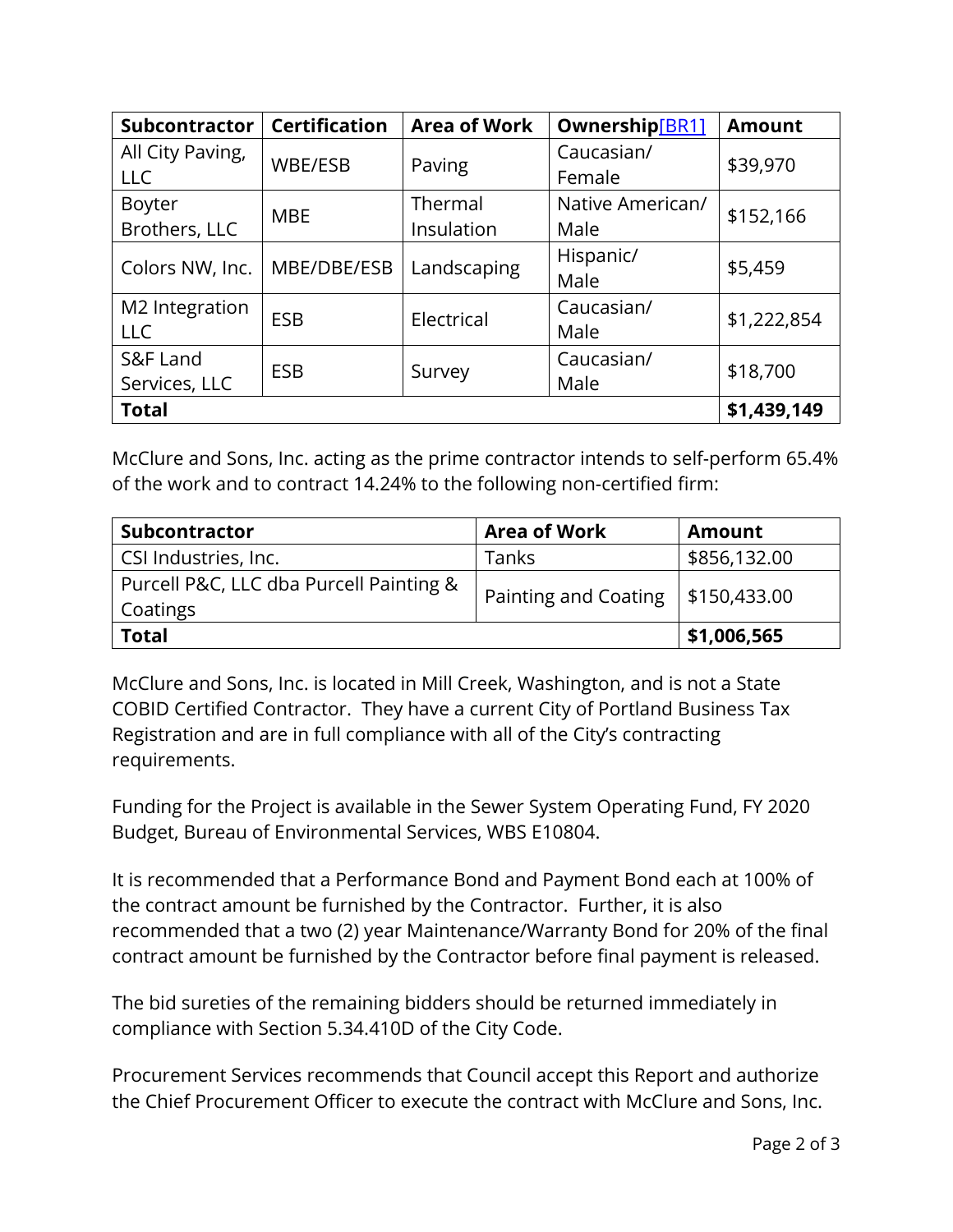Recommended by:

Kathleen Brenes-Morúa

Interim Chief Procurement Officer

KBM: rab

Action Taken:

Commissioners voted as follows (Yea or Nay)

Rubio -

Ryan -

Hardesty -

Mapps -

Wheeler -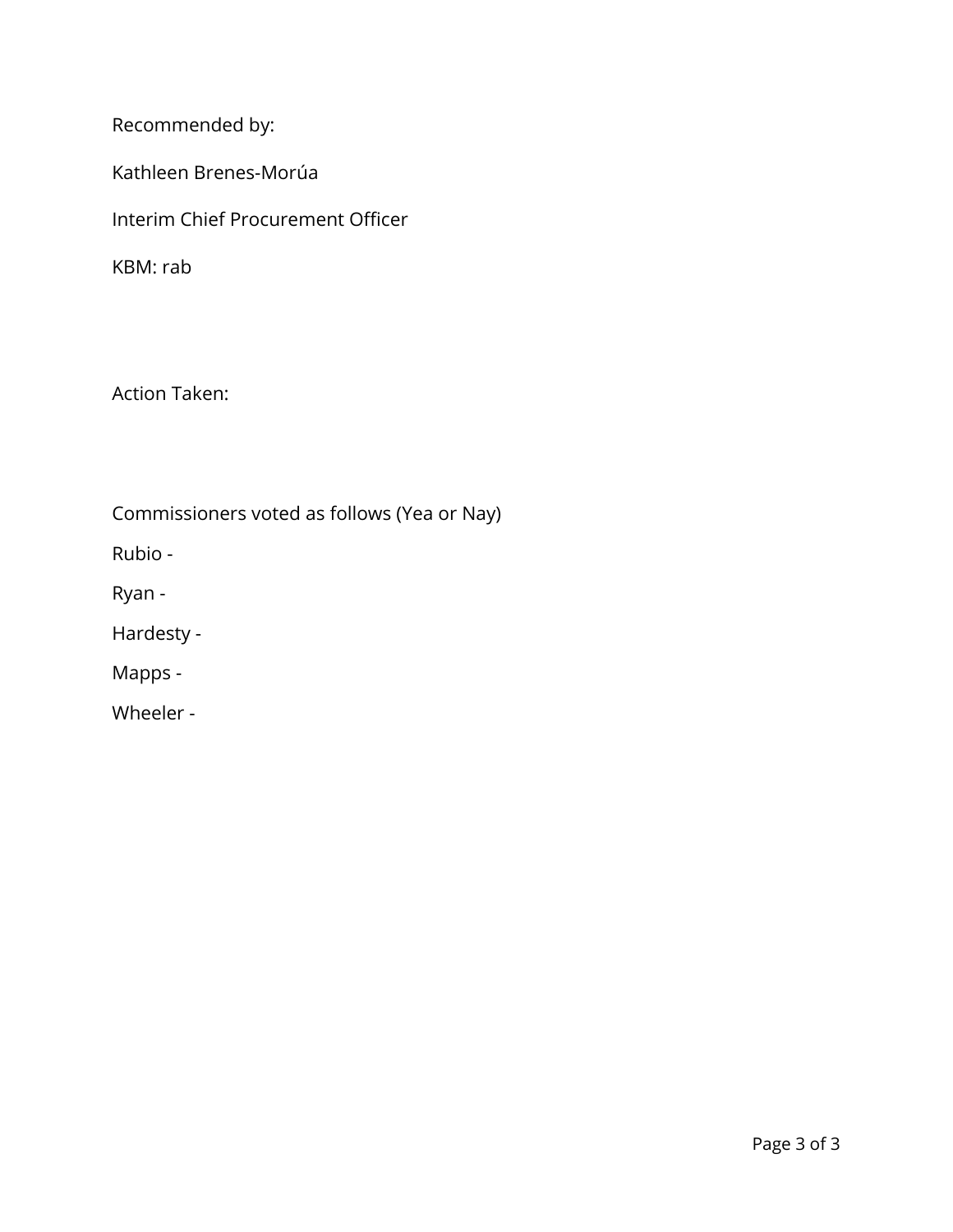## **IMPACT STATEMENT**

**Legislation title:** Accept bid of McClure and Sons, Inc. for the Columbia Boulevard Wastewater Treatment Plant Organic Waste Receiving Facility Project for \$7,067,866 (Procurement Report - ITB No. 00001591) **Contact name:** Kathleen Brenes-Morua, Interim Chief Procurement Officer Contact phone: (503) 823-2506 **Contact phone: Presenter name:** Kathleen Brenes-Morua, Interim Chief Procurement Officer

# **Purpose of proposed legislation and background information:**

The purpose of this legislation is to authorize the Chief Procurement Officer to execute a construction contract for the Columbia Boulevard Wastewater Treatment Plant Organic Waste Receiving Facility Project for \$7,067,866.

The Bureau of Environmental Services (BES) needs to build the Columbia Boulevard Wastewater Treatment Plant Organic Waste Receiving Facility to take advantage of the economic and environmental benefits of co-digesting food waste slurry and fats, oil and grease at Columbia Boulevard Wastewater Treatment Plant (CBWTP). Currently, the CBWTP produces digester gas, or biogas, from its anaerobic digestion process that is beneficially used to produce renewable energy. Organic wastes added to the anaerobic digestion process increase the amount of biogas produced and also increases the amount of renewable energy.

Ordinance No. 190048 was approved by City Council on July 15, 2020 authorizing the Chief Procurement Officer to issue a competitive solicitation for the Columbia Boulevard Wastewater Treatment Plant Organic Waste Receiving Facility Project. The construction cost based on bids received is \$7,067,866.

#### **Financial and budgetary impacts:**

The engineer's estimate for this project was \$7,821,000 and the confidence level was Moderate. Based on the proposal received, BES anticipates the construction contract cost to not exceed \$7,067,866.

Funding for the Project is available in the Sewer System Operating Fund, FY 2020 Budget, Bureau of Environmental Services, WBS E10804.

The purposed legislation will not create, eliminate or re-classify any positions now or in the future.

#### **Community impacts and community involvement:**